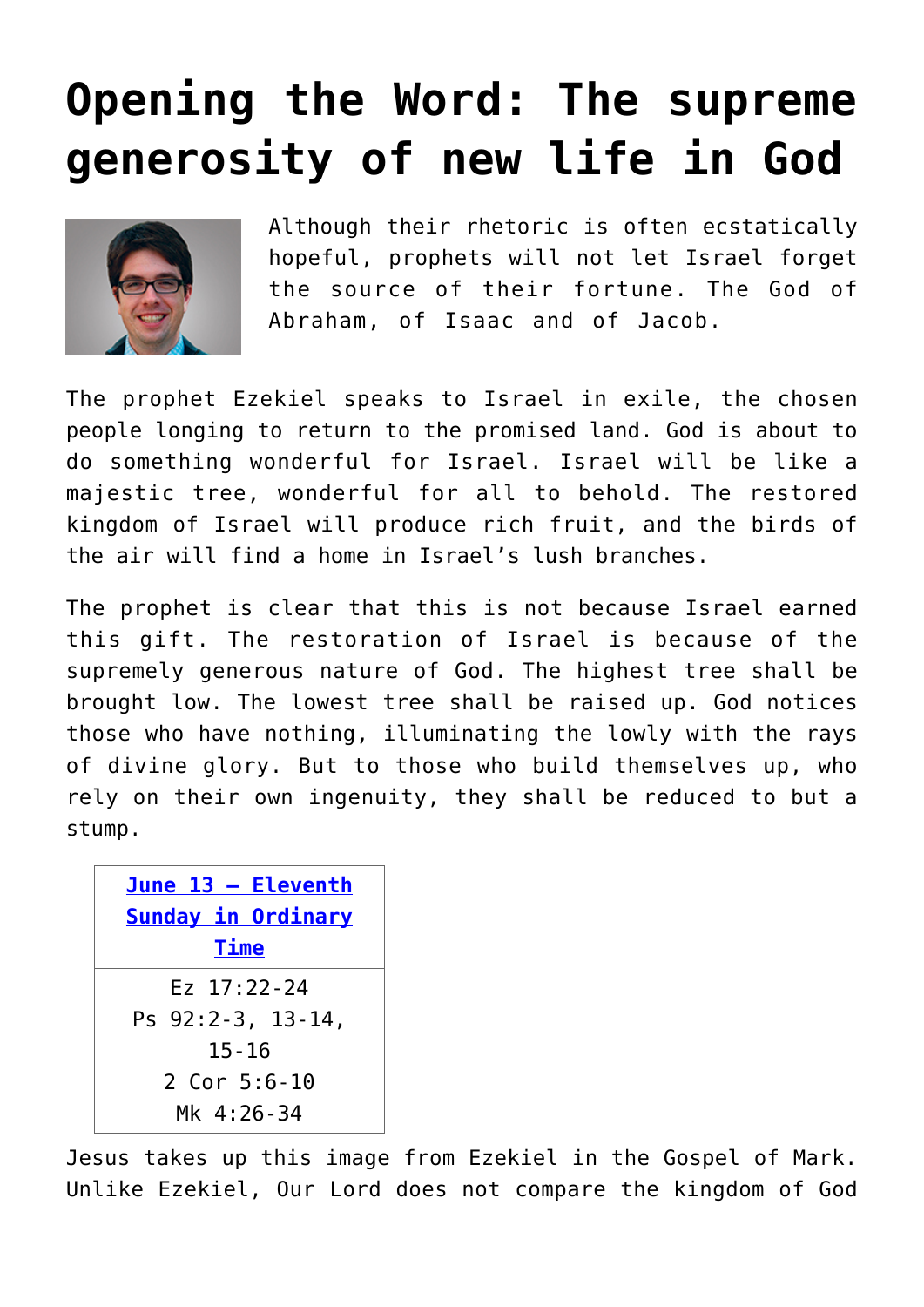to the lofty [cedars of Lebanon](https://www.osvnews.com/2020/09/04/visiting-lebanon-cardinal-parolin-emphasizes-you-are-not-alone/). No, the kingdom of God is like a [mustard seed](https://www.osvnews.com/2020/07/03/knowing-christ-through-matthew-part-7-the-parables-of-jesus/). Small. Hidden. From this seed comes forth a large tree where all the birds of the air may find a home.

Still, like Ezekiel, Jesus is clear that this is the work of God rather than the result of human effort. It is not we who construct the kingdom of God out of strategic plans or best practices (though some of these may be helpful). Rather, it is the wondrous design of the God who creates a seed so small that may nonetheless become so large.

Pure gift from a God, who gives and gives.

The Church in the United States has much to learn from the generosity of a God who wondrously cultivates the mustard seed. There is something about U.S. culture that puts too much emphasis on our own rigorous, religious striving.

We have a can-do attitude, a sense that we can plan, construct and earn our way into the communion of saints. If that man or that woman just tries a little harder, they can be like us, citizens of the kingdom of God.

Against this assumption, we have the mustard seed. It grows and grows because the God who created the heavens and the earth, who called Israel into covenant, and who became flesh and dwelt among us knows no other way than "to give."

Gift upon gift upon gift.

God's supreme generosity does not let us off the hook, relieving us of any religious commitment or practice.

But this commitment or practice should be understood as a return gift of love to the God who first loved us. We do not rely on our own excellence in the Christian life, presuming that we are the gods that matter.

Quite the opposite! Each Sunday at Mass, as we are exhorted to praise God, we exclaim, "It is right and just." It is right